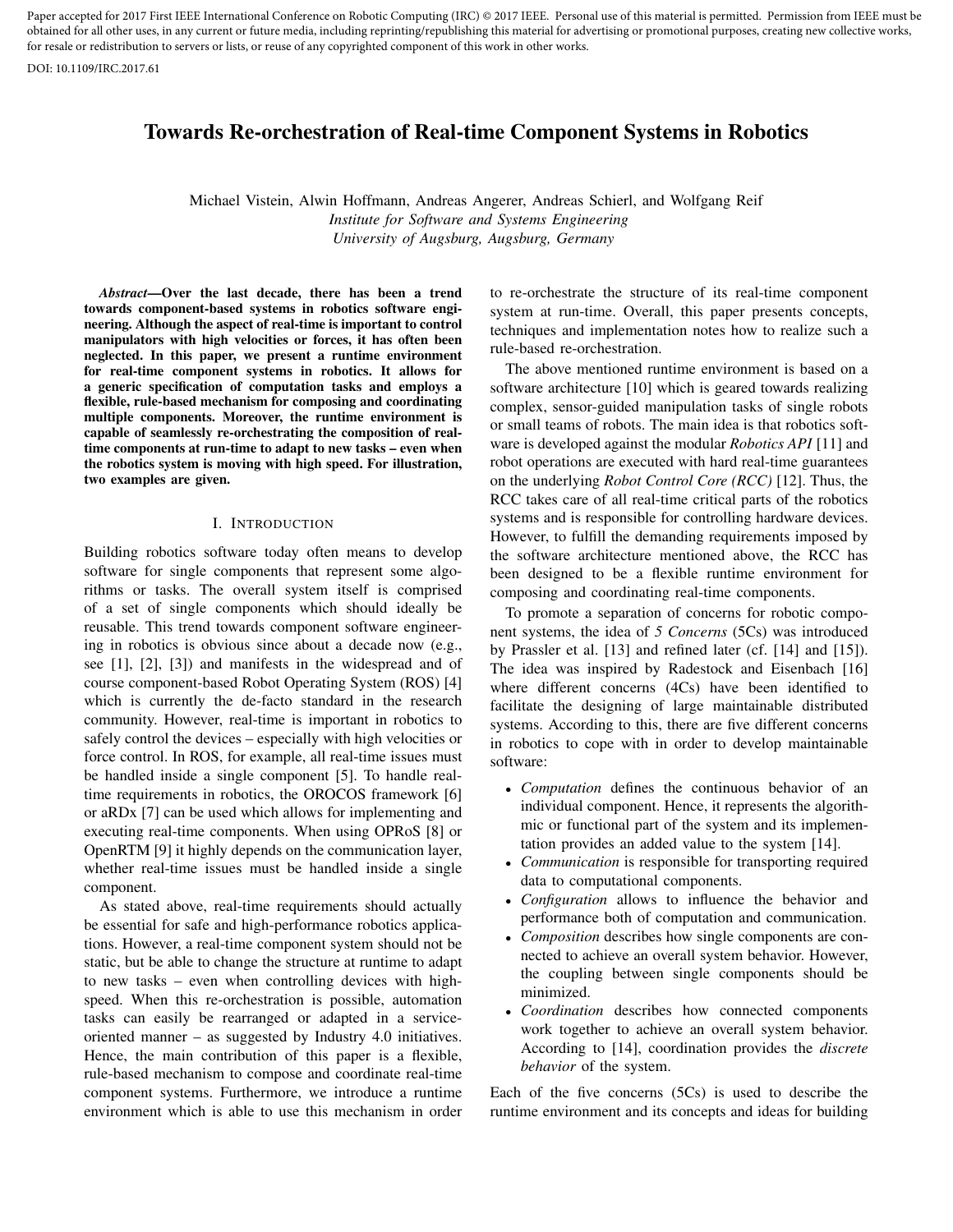

Figure 1. *Device drivers* are responsible for hardware control, whereas *Net Executor* components can execute generic computation tasks. The composition and coordination of computation tasks is realized by the *Net Coordinator* which can stop an active computation task (e.g., Data-Flow Net 3) and start a scheduled task instead (e.g., Data-Flow Net 4). A drawn line between two ports indicates active communication of two realtime components. Dotted lines between two components indicate future connections which will be established as soon as the scheduled component will be activated.

and re-orchestrating a real-time component system. It is worth mentioning that the RCC has a generic data-flow language to specify computation tasks and a declarative mechanism to compose and coordinate such computation tasks with synchronization rules. As a consequence, it allows for a re-orchestration of real-time components at run-time – even when a robotics system is moving with high speed.

The main concepts are shown in Fig. 1 incorporating each of the five concerns. Computation tasks, for example, can be specified in a data-flow language and are executed with reusable real-time executor components. The details can be found in Sect. II. For communication, there are different possibilities available depending on the purpose. For example, data-flow nets or their wrapping components respectively can communicate with each other in a generic and yet real-time capable way over dedicated ports. All communication options as well as configuration possibilities are described in Sect. III.

The composition is given by the set of currently active or scheduled net executors with data-flow nets and corresponding device drivers. A scheduled net executor is already loaded, but not yet executed. However, depending on a set of rules it can be started immediately and, e.g., can control a moving device by starting to communicate with its device driver. Accordingly, active net executors can be stopped. Because the set of active or scheduled data-flow nets can evolve slowly over time or even change rapidly, the composition of the overall system can change to adapt to new tasks. The coordination between components can be specified in a declarative way by synchronization rules. Such



Figure 2. Computation tasks are specified in a data-flow language and composed of real-time primitives. Different means for communicating or signaling internal state are available. Each data-flow net is executed periodically by a *Net Executor* with real-time guarantees. Hence, it is possible to specify and execute arbitrary computation ranging from sensor processing to actuator control. A drawn line indicates communication between real-time primitives inside a data-flow net. Dotted lines indicate external communication established through ports of the *Net Executor*.

a synchronization rule describes under which circumstances running components or  $-$  to be precise  $-$  their data-flow nets should be stopped and scheduled ones should be started. Details are given in Sect. IV.

Moreover in Sect. V, the paper will present some notes about implementing such a runtime environment in order to seamlessly re-orchestrate real-time components at runtime. A short evaluation and two examples using industrial manipulator arms are introduced in Sect. VI – each example highlighting a different aspect of the presented approach. Finally, the paper will conclude with Sect. VII.

### II. COMPUTATION

Computation defines the continuous behavior of an individual component and can thus be specified using a data-flow language (see Sect. II-A) and executed periodically (see Sect. II-B). Real-time components for controlling devices – thus constantly communicating with them – are treated separately (see Sect. II-C).

## *A. Specification of Computational Tasks*

To be able to specify flexible computation modules, the *Realtime Primitives Interface* (RPI) was introduced in [17]. It consists of a data-flow language with a formal semantics, both inspired by Lustre [18]. The main concept of RPI are *data-flow nets* which describe a piece of real-time computation (see Fig. 2). Before the execution of a dataflow net can start, it must be completely specified, i.e., no further structural changes are possible. Hence, a data-flow net consists of basic building blocks – called primitives – which can be connected by links to transfer data from one primitive to another. The execution is performed cyclically, i.e., every contained primitive is executed once in each execution cycle.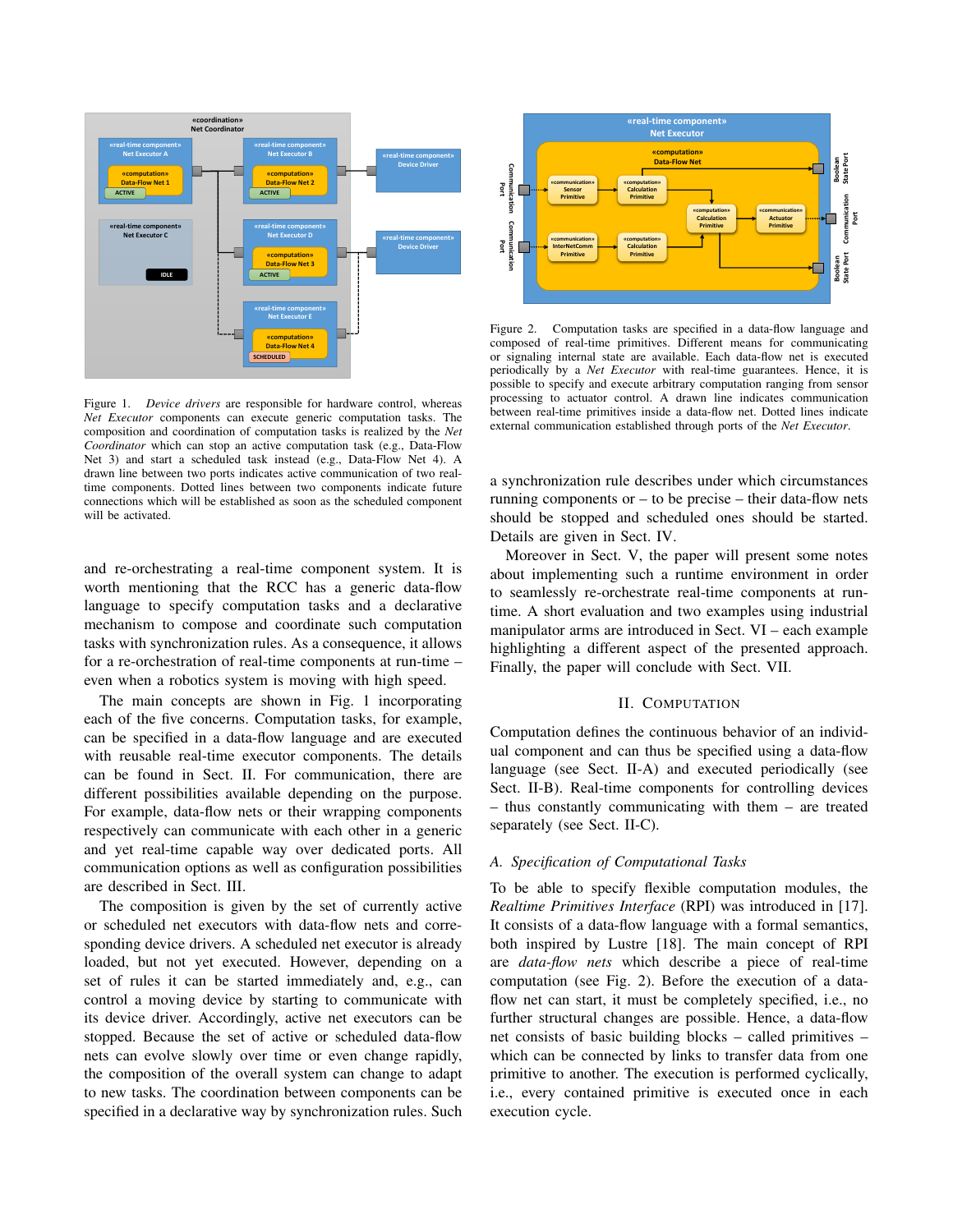*Primitives* can have both input and output ports and configuration is possible using parameters. In each execution cycle, all values from the input ports are read, and new values for the output ports must be provided. Primitives can perform very basic operations such as logical operators (∧, ∨, etc.), mathematical functions (add, subtract, multiply, etc.), but also more complex operations such as calculating trajectories. Although arbitrary computation can be performed, all operations must be real-time safe such that every primitive can guarantee a worst case execution time. Furthermore, primitives may have an internal state which is preserved between two execution cycles. This can be used for example to interpolate trajectory in order to provide new set-points in each execution cycle.

Devices are also represented as primitives: Sensors are modeled as primitives with only output ports, whereas actuators are primitives with only input ports (cf. Fig. 2). Input and output ports are strictly typed, and only ports with matching types can be connected. Basic types such as Boolean, integer or double, but also more complex types (e.g., Cartesian coordinates) are possible. It is also possible to use a special null value to indicate that no valid data is available.

*Links* are used to connect identically typed ports of two primitives. Each input port can be connected to exactly one output port, however an output port may be connected to several input ports. The output value of a primitive is always transmitted to the input port of the following primitive before the execution of the latter is started. This allows for a fast propagation of values through the data-flow net, e.g., values received from sensors can be processed and delivered to actuators within a single execution cycle. Links may not form unguarded cycles, i.e., it is not possible to reach a primitive again by purely navigating links from output to input ports without coming across a special *Pre* primitive. Such cycles would imply that the input for a primitive instantaneously depends on the result of this very same primitive. Pre primitives delay the propagation of values to the next cycle and thus can break up cycles when necessary.

Each data-flow net can have typed communication ports (provided by special primitives) which can be used to transmit data from and to other nets, devices or external systems (cf. Sect. III-A). Furthermore, there are also Boolean state ports which allow a running computational task to report its current state to the *Net Coordinator* which is used for coordination of multiple tasks (cf. Sect. IV-B).

## *B. Execution of Computational Tasks*

Each computational task, specified as a data-flow net, is executed in a dedicated real-time component, the *Net Executor*. Hence, a *Net Executor* is responsible for executing exactly one computational task at a time. Execution is performed periodically, i.e., all primitives contained in the data-flow net are executed once in each cycle. Typical execution frequencies are 0.5 kHz to 1 kHz. As multiple data-flow nets can run in parallel and are executed independently using their own real-time executor, different execution frequencies and priorities are possible. For example, a monitoring task reporting measurements to an human-machine-interface (HMI) may have lower frequency and priority than a closedloop controller.

According to the input-process-output model, each execution cycle is split into three separate phases which are executed sequentially:

- 1) Reading sensor values (over communication ports)
- 2) Performing computation
- 3) Writing actuator values (over communication ports)

While phases 1 and 3 are mainly for communication (cf. Sect. III-A), the computation is completely performed in phase 2. During the first phase, all primitives connected to sensors are requested to update their current sensor values, which usually includes communication with the respective device driver (cf. Sect. II-C). This allows to retrieve consistent sensor values, i.e., all values are provided for the same point in time. This is necessary as the execution order of primitives is generated by topologically sorting the dataflow net, which could put sensor primitives near the end of an execution cycle. As actuators are only provided with new set-points in phase 3, no changes to the system are made in both previous phases. This allows to interrupt the execution of a data-flow net during any time before the third phase has been started which is important for switching between different behaviors in real-time as Sect. IV-B will show. Phase 3 mainly consists of providing new data to actuator drivers over communication port. Potentially time consuming communication with hardware devices must be done within the actuator drivers and not within a computation task. Therefore, the execution of phase 3 quick compared to phase 2.

The real-time component of a data-flow net can have several states during its life-cycle (cf. Fig. 3). Once a dataflow net has been successfully loaded, it is in state *Ready*. However, it also can be *Rejected*, if it is syntactically invalid or at least one primitive is not available. Being *Ready*, a data-flow net can either be directly started entering the state *Running*, or *scheduled* for later execution. Scheduled data-flow nets are started using *synchronization rules* and allow real-time transitions between multiple data-flow nets. More details are explained in Sect. IV-B. Once a data-flow net has finished its computational task, cyclical execution is stopped and the state changes to *Terminated*. The same applies if it was canceled, e.g., by a supervisory application or component.

## *C. Device Drivers*

Hardware devices can be controlled from computational tasks by using specific actuator primitives. Since computational tasks can run using different frequencies, and also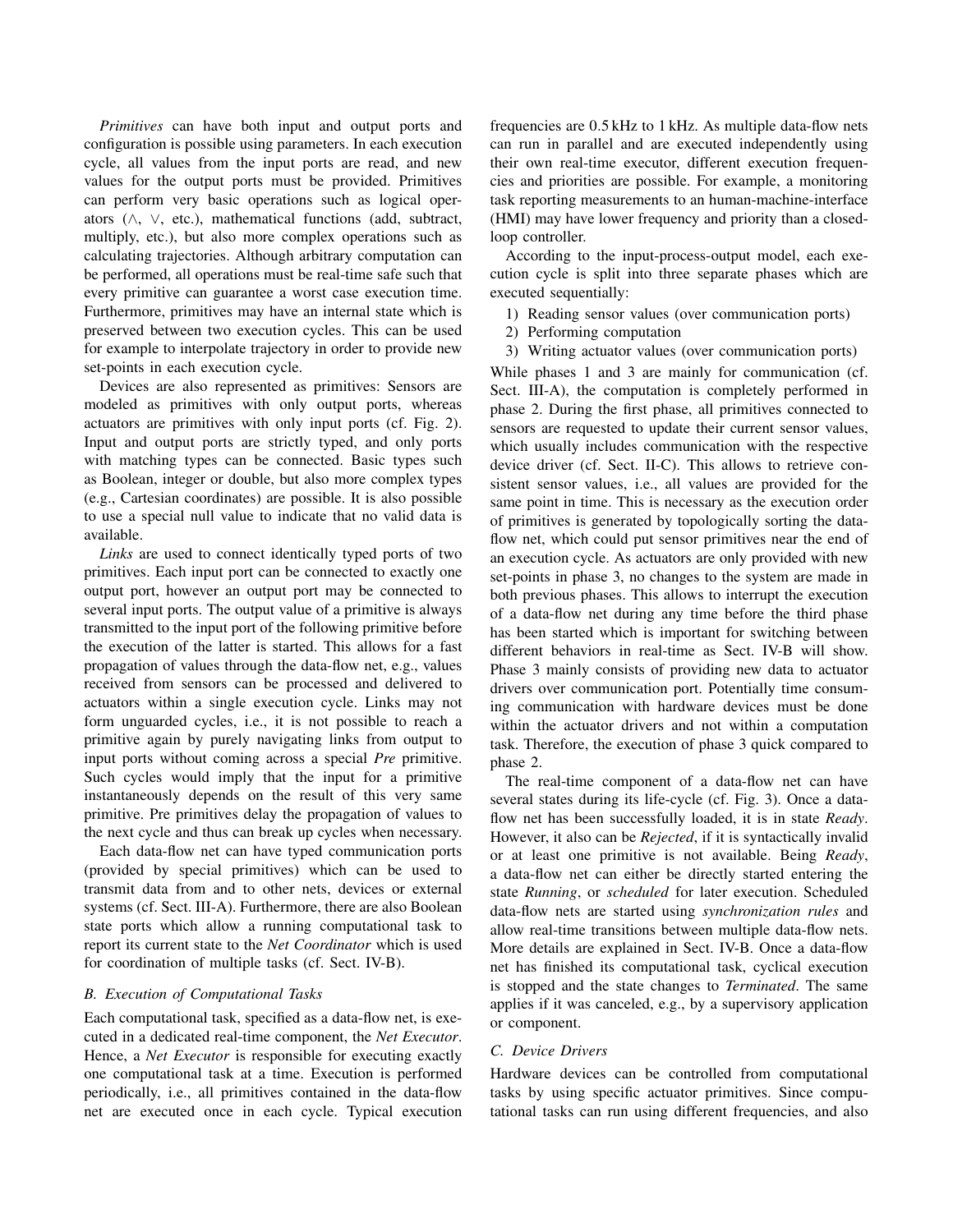

Figure 3. Life-cycle of a data-flow net running inside a *Net Executor*

different parts of hardware may require set-points at different levels, each device is controlled by its own real-time driver component. Usually, device drivers are also running cyclically with a device-specific frequency and issue set-points to the underlying hardware at given points in time, e.g., using a fieldbus technology such as EtherCAT or Ethernet. To ensure that computational tasks can have exclusive access to devices (e.g., actuators), special locking or reservation mechanisms must be taken into consideration (cf. Sect. V).

Similar to computational components, device components also have different states depending on the connection to the underlying hardware. If no connection exists, the component is *Offline* where it is neither possible to retrieve current sensor values (e.g., joint angles) nor to issue new set-points. Some device drivers offer a state called *Safe-Operational* in which it is possible to read all sensor values, but no control is available. Finally, all device drivers must support an *Operational* state in which actual hardware control is possible.

To improve the reusability of device drivers, specific *device interfaces* have been created which abstract from the concrete underlying hardware. For example, there is a generic device interface for robot joints which can be used in data-flow nets for joint-level control. The same actuator primitive can be used for any type of joint which supports this specific interface, such as robot joints, linear units or turn-and-tilt tables. Using configuration mechanisms (cf. Sect. III-B), it is possible to adjust computational tasks to hardware specifics without the need to change the overall structure of a data-flow net.

# III. COMMUNICATION & CONFIGURATION

This section will give an overview of the different communication means that are available (cf. Sect. III-A). Moreover, different possibilities for configuration are shown in Sect. III-B.

#### *A. Communication*

Communication is an important aspect in several areas of the runtime environment as shown in Fig. 4. To facilitate communication, these aspects are always handled in a generic way, i.e., the components and, thus, data-flow nets can rely on provided mechanisms for their communication requirements.

*1) Intra-net communication:* Communication within a single data-flow net is performed using links as described in Sect. II-A. Data exchange is performed during the execution and is strictly synchronous. Data provided in an execution cycle is available for the consumer within the same cycle.

*2) Inter-net communication:* Communication between different data-flow nets is performed using special internet comm primitives (cf. Fig. 4). Similarly, communication with device drivers *(i.e., sensor and actuators)* is realized. Nets providing data can write new values in each execution cycle to a sink primitive, which stores this value during the third phase of the execution cycle. Receiving data-flow nets use source primitives which read new values during the first phase. Depending on the frequencies of both data-flow nets, different latencies occur. The worst-case latency however is bounded, since all data-flow nets are executed with a guaranteed real-time cycle time.

*3) Communication with further components or applications:* Both intra-net as well as inter-net communication is performed with bounded latencies. Further components or applications however may not be running with real-time guarantees (e.g., ROS nodes). Although no timing guarantees can be given, communication with them is nevertheless required. For example, status information during execution of a data-flow net can be provided to an application which allows, e.g., to display useful information to the user such as a progress indicator. Furthermore, an application can influence a running data-flow net, e.g., by setting a new global velocity override for testing. However, data-flow nets must always be designed to function safely, even if no external data is arriving. Communication between a dataflow net and further components or applications is performed using the similar primitives as for inter-net communication (cf. Fig. 4).

*4) Communication with devices:* As the communication with sensors and actuators is highly device-specific, there are no built-in mechanisms. It is rather the responsibility of a real-time device driver to establish a stable and efficient proprietary connection with the hardware as shown in Fig. 4. However, to facilitate the implementation, there are several low-level driver (e.g., for Ethernet or CAN) and protocol stacks (e.g., for EtherCAT or CANopen) which can be reused [19]. If multiple devices access a common communication medium, the low-level driver is responsible for synchronizing access properly.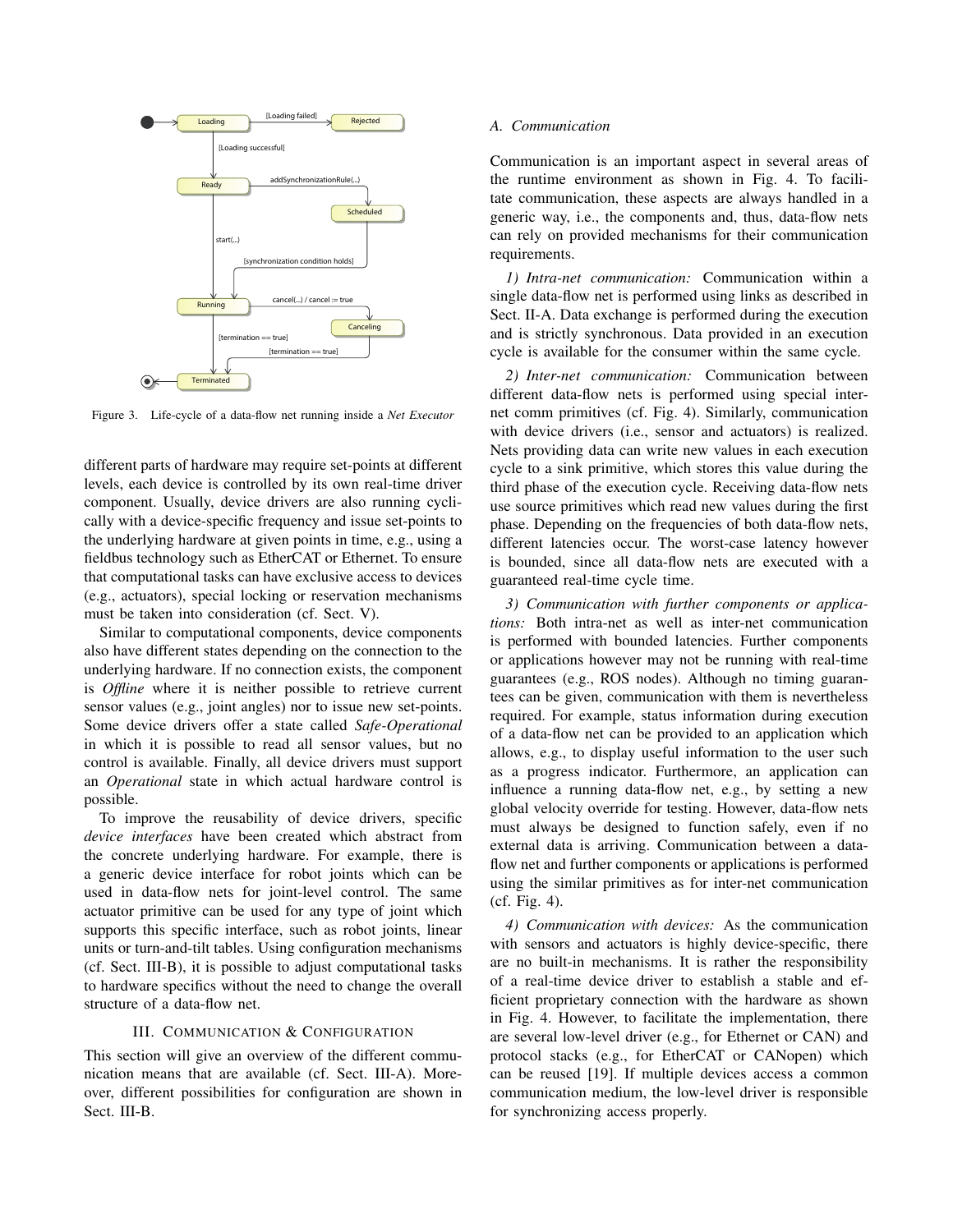

Figure 4. The runtime environment, i.e., the *Robotics Control Core*, handles different ways of communication inside, between and beyond data-flow nets with different timing guarantees. For this purpose, a *Net Executor* component offers different ports to device drivers, other *Net Executors*, or further components. Special or proprietary communication with devices (e.g., using EtherCAT or CAN) has to be handled separately by device drivers.

## *B. Configuration*

Device drivers are required to support configuration in order to specify a unique device identifier or the parameters of its proprietary communication. Although drivers usually are device-specific, several device models can be controlled using the same mechanism, e.g., different sized robot arms by the same manufacturer. To allow for such differences, device drivers also have parameters which describe the hardware in details, such as Denavit-Hartenberg parameters for an industrial robot.

Furthermore, configuration is required to adjust the computation components to their specific purpose. By changing the parameters of a data-flow net, computational tasks can be adjusted to a specific device which includes, e.g., different acceleration or jerk limits. Moreover, by adapting the primitives or changing its structure, a data-flow net can be rearranged to reflect a (slighly) different computation. If necessary, even the frequency and priority of the *Net Executor* can be adjusted. Beyond this, the composition of data-flow nets and, thus, real-time components is highly dynamic. As Sect. IV will show, it can easily be changed if required. Hence, a flexible configuration of running real-time components is possible, too.

## IV. COMPOSITION & COORDINATION

The composition of real-time components and their interaction which needs to be coordinated defines the overall behavior of the robotics system. The proposed approach allows for a flexible composition of changing computation tasks (cf. Sect. IV-A) and their declarative coordination using synchronization rules (cf. Sect. IV-B). The re-orchestration of real-time components is based on and triggered by a set of rules. These rules, however, are specified and activated by some sort of high-level application (cf. [11]) or by further work-flow supervisory components (cf. [20]).

#### *A. Composition*

The composition is primarily given by operational device drivers and by the data-flow nets currently executed in *Net Executors*. The composition which is defined by device drivers is usually stable, i. e., it will only slightly change over time. However, the computational tasks are somehow volatile as they can be started, scheduled or stopped quite regularly. Hence, the composition is subject to change which allows to implement an evolving real-time component system. From our point of view, this is important because the tasks and/or the environment conditions for a robot are permanently changing (e.g., in service robotics or in Industry 4.0 scenarios). The underlying component system or its composition must be able to adapt in order to react properly.

Using a data-flow language for defining computation tasks and the possibility to execute them with timing guarantees is an important aspect for composition. However, composition is also defined by the connections established between components for communication. To facilitate this, special primitives (e.g., for inter-net data exchange or device access) are introduced which allow for real-time communication with bounded latencies (cf. Sect. III-A). Hence, the set of data-flow nets and device drivers in combination with communication channels in between defines the composition at a very instant of time. This composition can change immediately by defining new data-flow nets and implicitly their connections. However, the overall behavior of the system is only influenced when the interaction between components is changed by activating or stopping the appropriate computation tasks.

#### *B. Coordination*

A computational task should be designed for one certain basic action, e.g., one motion in joint or Cartesian space.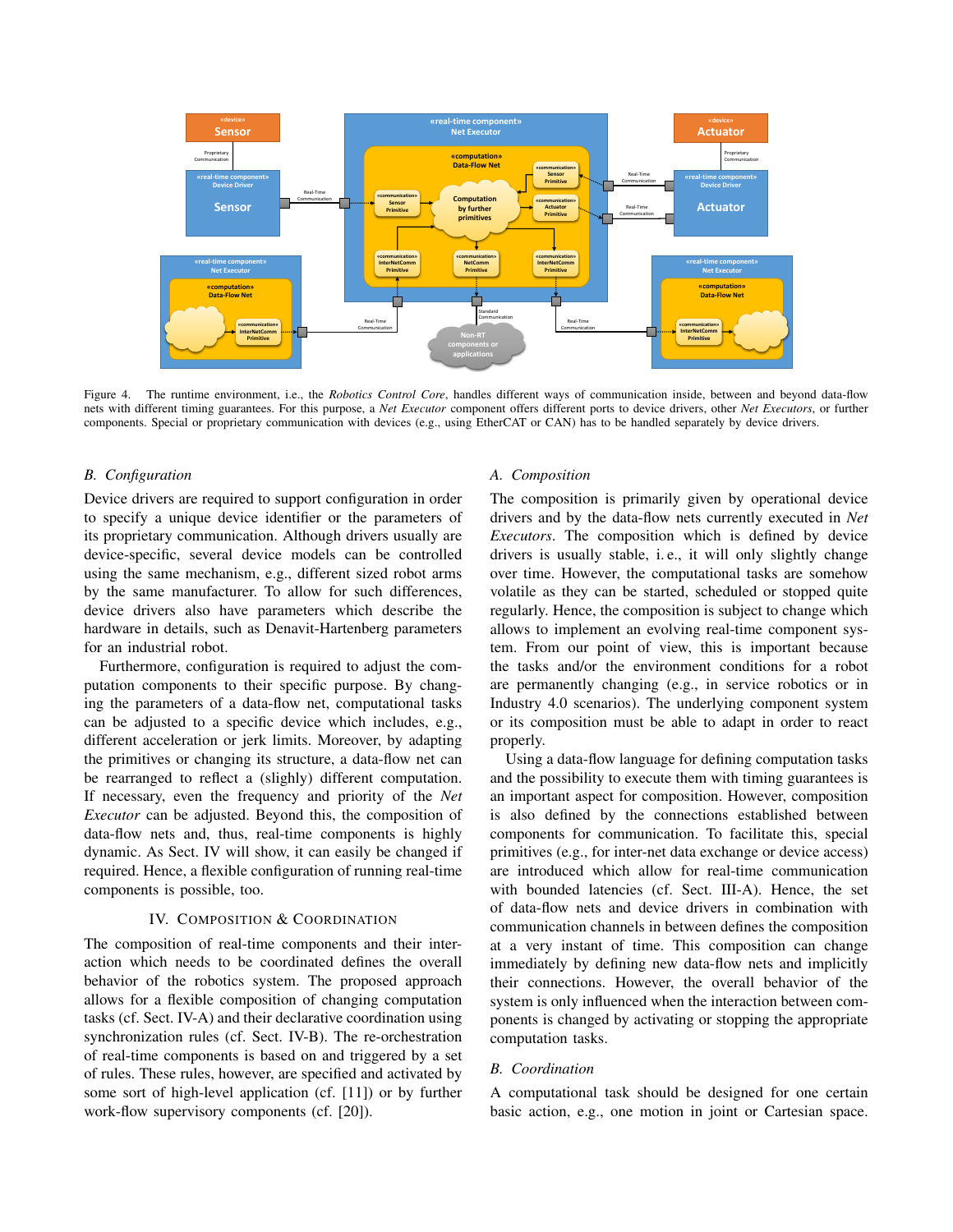



(a) Composition with two scheduled computation tasks and their according synchronization rules  $\sigma_1$  and  $\sigma_2$ .

(b) Composition after synchronisation rule  $\sigma_1$  was successfully triggered and, thus, synchronisation rule  $\sigma_2$  was discarded.

Figure 5. By specifying computation tasks (with data-flow nets) and scheduling them on the runtime environment, the structure of real-time components can be determined. The *Net Coordinator* is able to change the current composition of real-time components immediately by activating and deactivating components as well as updating communication structures. The coordination is specified using synchronization rules between data-flow nets only.

For real-world applications, it is necessary to switch from such basic actions to other basic actions to coordinate the overall functionality. From a component-based point of view, it is necessary to re-orchestrate the components in order to obtain a system. If all computational tasks are completely self-contained, re-orchestration can happen *offline*, i.e., there are no timing requirements for changing from one task to another. In the robotics domain however, there are many cases where hard timing constraints exist for switching between two actions. If a computational task terminates and no other task immediately takes up control, all actuators must be in a safe and stable state, which usually means they must not be moving and must not apply force to the environment. In some applications, it is not desirable to always bring the actuators to standstill for switching basic actions. For example, multiple independent motions are often blended into each other to save time. In this case, the following motion task must take over the previous motion while the robot moves with considerable velocity.

The runtime environment implements *synchronization rules* to allow switching from one set of computation tasks to other sets of computation tasks with guaranteed latencies. A synchronization rule is defined as 4-tuple

$$
\sigma=(C, \ \omega, \ \phi, \ \alpha)
$$

where *C* denotes the *synchronization condition*, a propositional logic formula with Boolean variables defined in data-flow nets (using Boolean state ports). If *C* evaluates to *true*, all data-flow nets contained in  $\omega$  are immediately terminated and all nets in  $\alpha$  are started. Furthermore, the nets contained in  $\phi$  are requested to terminate gracefully (i.e., to cancel). A locking mechanism is used to ensure that once a synchronization condition evaluated to *true*, no data-flow net contained in the condition *C* may enter execution phase 3 (cf. Sect. II-B). Since variables contained in the condition may only be changed in that phase, a consistent snapshot of the system is ensured.

A separate real-time component, the *Net Coordinator* (cf. Fig. 5), is used to monitor the current value of all synchronization conditions available in the system. If a condition becomes true, it is also responsible for taking all actions such as terminating running tasks and starting new ones. Once a new synchronization rule is created, all Boolean variables used in the synchronization condition are looked up (without real-time requirements) and pointers to the variables are stored in a data structure within the *Net Coordinator*. This allows for a fast evaluation of the current value of the condition each time a variable could have changed. Since these Boolean variables are only changed during phase 3 of the life-cycle, it is sufficient to evaluate a synchronization condition every time one of the nets contained in the condition finishes with phase 3.

Switching between two computation tasks always happens between two execution cycles. If a synchronization rule is triggered, a running computation task which needs to be affected can be in several states:

1) Not currently performing any work, i.e. having finished all work (including phase 3) for the current execution cycle. In this case, the computation task will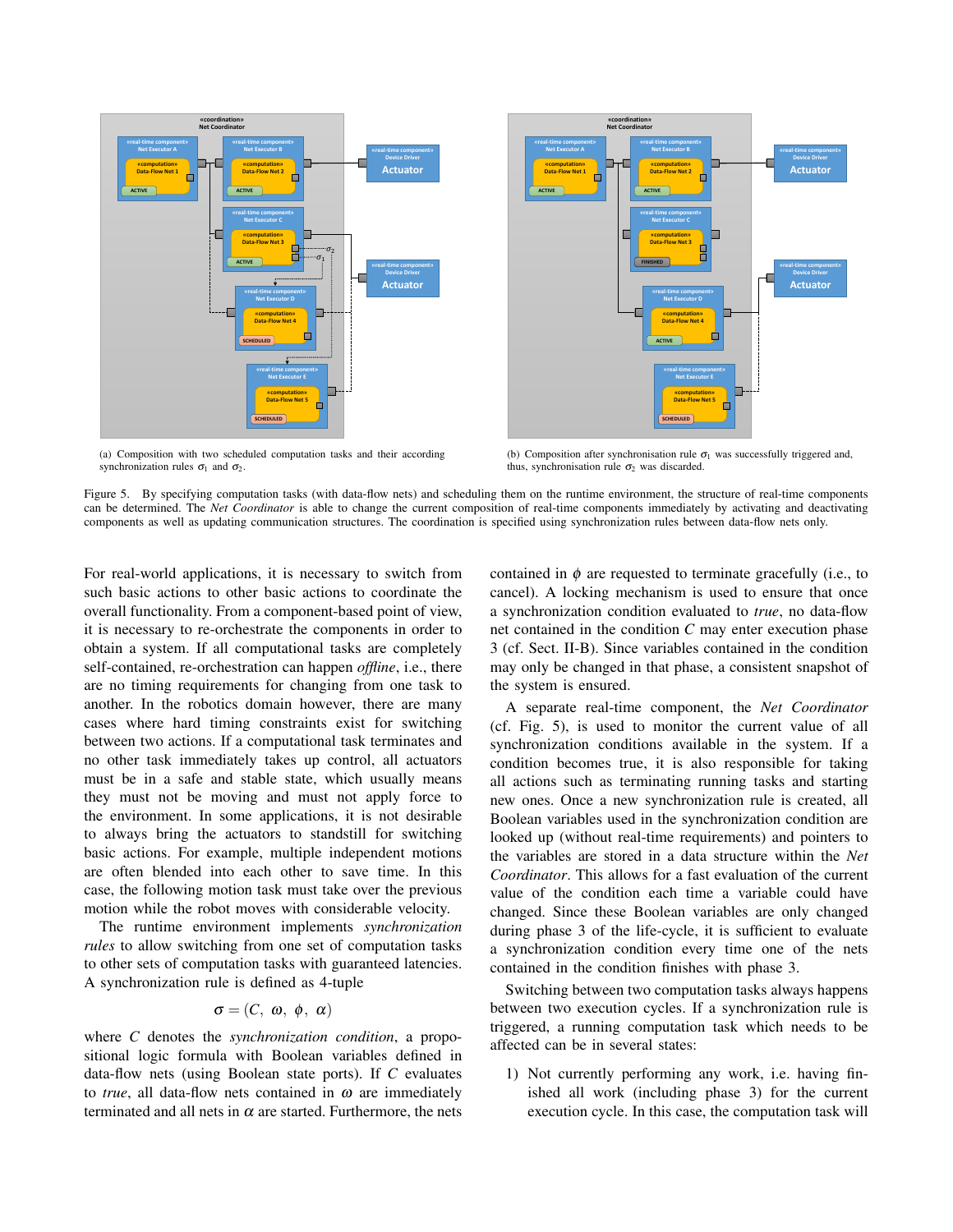not be executed again. If applicable, a computation task from  $\alpha$  will be executed in the next execution cycle, offering a seamless transition.

- 2) Currently in phase 3. The computation task will be allowed to complete phase three, afterwards the computation task is dealt with as in case 1). It should be noted that the affected computation task cannot be part of the synchronization condition *C* that triggered the re-orchestration. Due to the locking mechanism, either the computation task will have been prevented from entering phase 3, or the evaluation of the condition *C* would have been delayed until phase 3 has been completed.
- 3) Currently execution phase 1 or phase 2. In this case, the execution of the computation task can be interrupted immediately. Since phase 3 has not yet been started, work done so far in this execution cycle cannot yet have had any impact on the system. If a computation task from  $\alpha$  has to take over, this must be done within the same execution cycle and not be delayed to the next one.

To allow for a hard real-time transition in case 3), the combined WCET of both computation tasks must be smaller that the applicable cycle time (plus some overhead time for switching execution). In cases 1) and 2), no such restriction exists.

Special care must be taken for actuators which are controlled from multiple computational tasks. Most actuators only allow being controlled by exactly one task. Switching from one set of tasks to a new set of tasks therefore must only occur if all devices required by the new tasks are either free or controlled by the nets contained in  $\omega$ . If this cannot be guaranteed (e.g., because one device is still controlled by another task), re-orchestration is not performed. In this case, all data-flow nets contained in  $\omega$  will continue running and are responsible for maintaining a safe situation (e.g., gracefully braking a robot or keeping a defined contact force).

Fig. 5 shows two subsequent states of the runtime environment during re-orchestration of computational tasks using synchronization rules. In Fig. 5a, the *base state* is shown where Data-Flow Net 1, 2 and 3 are currently running and controlling two actuators. Data-flow Net 4 and 5 are scheduled and can be triggered by either synchronization rule  $\sigma_1$  or  $\sigma_2$ . Both data-flow nets require the same actuator and thus are mutually exclusive. For some Boolean state ports *x* and *y* in Data-Flow Net 3, the synchronization rules are as follow:

$$
\sigma_1 = (\text{net3}.x, \{\text{net3}\}, \emptyset, \{\text{net4}\})
$$
  

$$
\sigma_2 = (\text{net3}.y, \{\text{net3}\}, \emptyset, \{\text{net5}\})
$$

In Fig. 5b, synchronization rule  $\sigma_1$  has been triggered. As a result, Data-Flow Net 3 has been terminated while DataFlow Net 4 has been started. Synchronization rule  $\sigma_2$  has been discarded, since its condition did not hold during the last evaluation and Data-Flow Net 3 has been terminated preventing further changes to its Boolean state port *y*. Data-Flow Net 5 is still scheduled as further synchronization rules can be created using it.

#### V. IMPLEMENTATION NOTES

The *Robot Control Core* has been implemented using C++ and is running on the Linux operating system with Xenomai real-time extensions. Each *Net Executor* is implemented as a separate real-time thread and executes one computational task at a time. Creating multiple independent threads allows multiple computational tasks to employ modern multi-core systems and thus to increase the overall system performance. When a new computational task is created, a new thread is only started if there is not already a thread which can be reused for execution. In [19], an algorithm is introduced which handles the allocation of threads and tries to minimize the number of idle threads running by maximizing reuse.

The *Net Executor* which will be used for execution is assigned during the creation of a data-flow net. To determine whether a new executor is required or an existing one can be reused, a table containing all currently existing *Net Executors* is maintained. This table contains a list of hardware resources which are exclusively assigned to a certain executor. During the creation of a data-flow net, the table is searched for an executor where the intersection of resources assigned to the executor and required by the dataflow net is not empty. If such an executor is found, it can be safely assumed that this executor is available for execution, since at least one mutually exclusive resource is shared with all other nets assigned to the executor. To assign the dataflow net, the newly created intersection of resources must be stored in the table. If no viable executor is found, a new *Net Executor* is created and the list of required resources for the new net is stored in the table. If a data-flow net terminates, the resource list for its executor is recalculated by creating the intersection of required resources for all remaining nets previously assigned to the executor. If no further data-flow net is assigned, the *Net Executor* is terminated. Data-flow nets which do not require any resources (e.g., monitoring tasks) cannot be handled using the described algorithm, since nothing can be said about the concurrency of those tasks. Hence, a *New Executor* is always started.

By assigning threads based on the required resources, switching from one task to another task controlling the same hardware most of the time reuses the same thread, thus guaranteeing instantaneous switching without any delay for the next execution cycle. If two independently controlled hardware devices, e.g., are joined into a single common task, one thread will not be reused. If both execution threads were running with a slight delay, at most one cycle time delay may occur during the switching process. This delay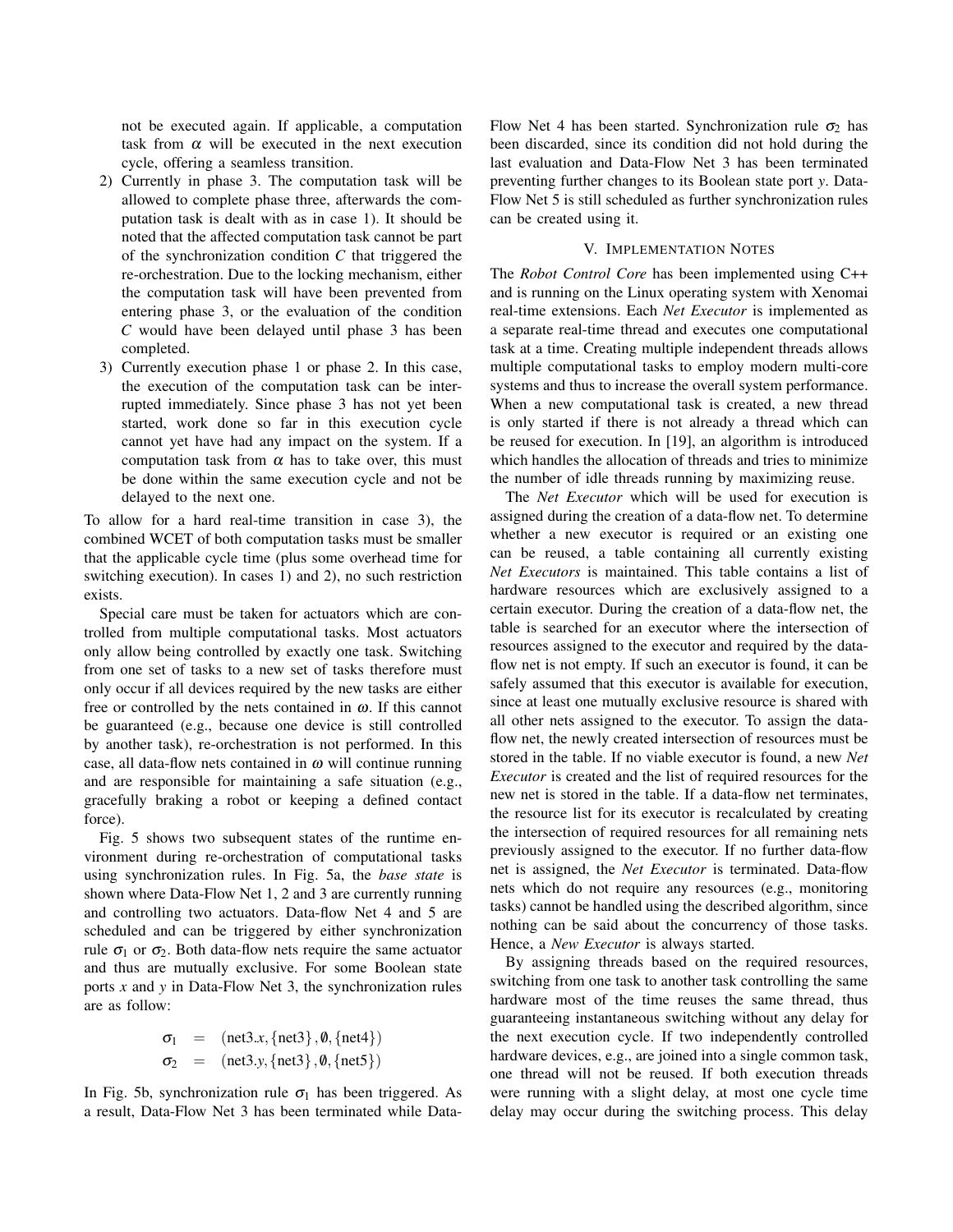is usually handled by the underlying device drivers (e.g., by interpolating).

#### VI. EXAMPLES

A prototypical implementation of the component based robotics framework, including the synchronization mechanism, has already been implemented and first test are very promising. Unfortunately, there are more tests and experiments needed to provide a high quality evaluation, including precise timing measurements for switching actions. All experiments have been done using a cycle time of 2 ms. Typical tasks such as point-to-point or linear motions (including a analytical inverse kinematics) can be executed on standard PC hardware in less than 0.2 ms. Therefore, even case 3) for switching of tasks (cf. Sect. IV-B) can be achieved.

The following examples show some of the capabilities of the component-based robotics framework. All real-time switching actions in these examples have been done using a preliminary variant of the synchronization concept as it was introduced in [12]. This variant provides less flexibility (one computational task can take over work from exactly one other task), but also requires higher computational effort for each single task.

# *A. Example: Synchronized Robot Motions*

To demonstrate the ability of re-orchestration while robots are fast moving, we have created the so-called *spaghetti challenge*. In this application, two industrial robots (a KUKA KR-16 and a Stäubli TX90-L) in a common workspace are geometrically linked by creating a common base coordinate system. Both robots are positioned in a way that a raw spaghetti can be fixed between both flanges. The application then creates a series of linear motions for one of the robots, while the other is instructed to maintain a fixed position relative to the other robot's flange. Each linear motion consists of one computational task which calculates the trajectories of both robots. For a continuous application, all linear motions are prematurely terminated by the *Net Coordinator* using synchronization rules and replaced by the following computational task which takes over the (fast moving) robots, calculates a blending path and continues with the next motion. $<sup>1</sup>$ </sup>

Because two robots of different manufacturers with very different control protocols have been used and no documentation about exact latencies within the robot controllers is available, the synchronization can only achieve a certain quality. However, the quality achieved after some experiments for fine-tuning of the system is sufficient to carry the spaghetti without either losing or crushing it. Using an optical tracking system consisting of four Vicon MX-40s cameras and IR-reflecting markers on the robot, a maximum deviation for the distance of both flanges in the range of  $\pm 1$  mm has been measured (with velocities up to  $2 \text{ m s}^{-1}$ ).

# *B. Example: Sensor Processing*

We have been using the proposed re-orchestration of real-time components for applications in human-robotcollaboration using capacitive sensors [21]. These sensors can be easily mounted on a robot arm and provide interesting features for safely detecting humans in a robot's workspace. However, the main issue with capacitive sensors is, that not only humans, but generally any conductive material influences the sensor. Hence, we are using an environment model containing information about static objects in the workspace which allows a reliable detection of humans. To store and query a previously recorded environment model, we are using the *Fast Library for Approximate Nearest Neighbors* (FLANN, cf. [22]). As the environment model needs to provide persistent data, FLANN was integrated into the RCC as *Device Driver*. At runtime, a data-flow net is specified which performs a nearest-neighbor search once every cycle to find the data-set closest to a given joint position. The corresponding data-set of sensor values is provided using inter-net communication (cf. Sect. III-A).

An additional data-flow net is specified for the distance estimation of every capacitive sensor, i.e., the current and the expected sensor value (from the environment model) are compared and based on this difference the distance to an obstacle is estimated [21]. Hence, this real-time computation component needs the data provided by the above mentioned environment model component. Finally, another data-flow net computes in every cycle an appropriate reaction of the robot, e.g., a global velocity override based on the lowest estimated distance. All three data-flow nets run as real-time computation components permanently and provide data using inter-net communication. Changing motion commands, which are also specified as data-flow nets and executed using rules (cf. [11]), can use these data sources, e.g., to decelerate in case of an obstacle. An advanced reaction strategy takes the current direction of every sensor into account when calculating the global velocity override. The computation whether a sensor is moving towards or away from a potential obstacle is specified by another data-flow net and executed as a real-time component, too.

#### VII. CONCLUSION

In this paper, we presented an approach and a runtime environment for re-orchestrating real-time component systems in robotics. It was described along each of the *5 Concerns* (5Cs) for robotic component systems [13]. The approach allows for a generic specification of computation tasks and incorporates a flexible, rule-based mechanism for composing and coordinating multiple components. As a consequence, it is possible to re-orchestrate the composition of running real-

<sup>&</sup>lt;sup>1</sup>The video attachment is available at: http://video.isse.de/spaghetti/